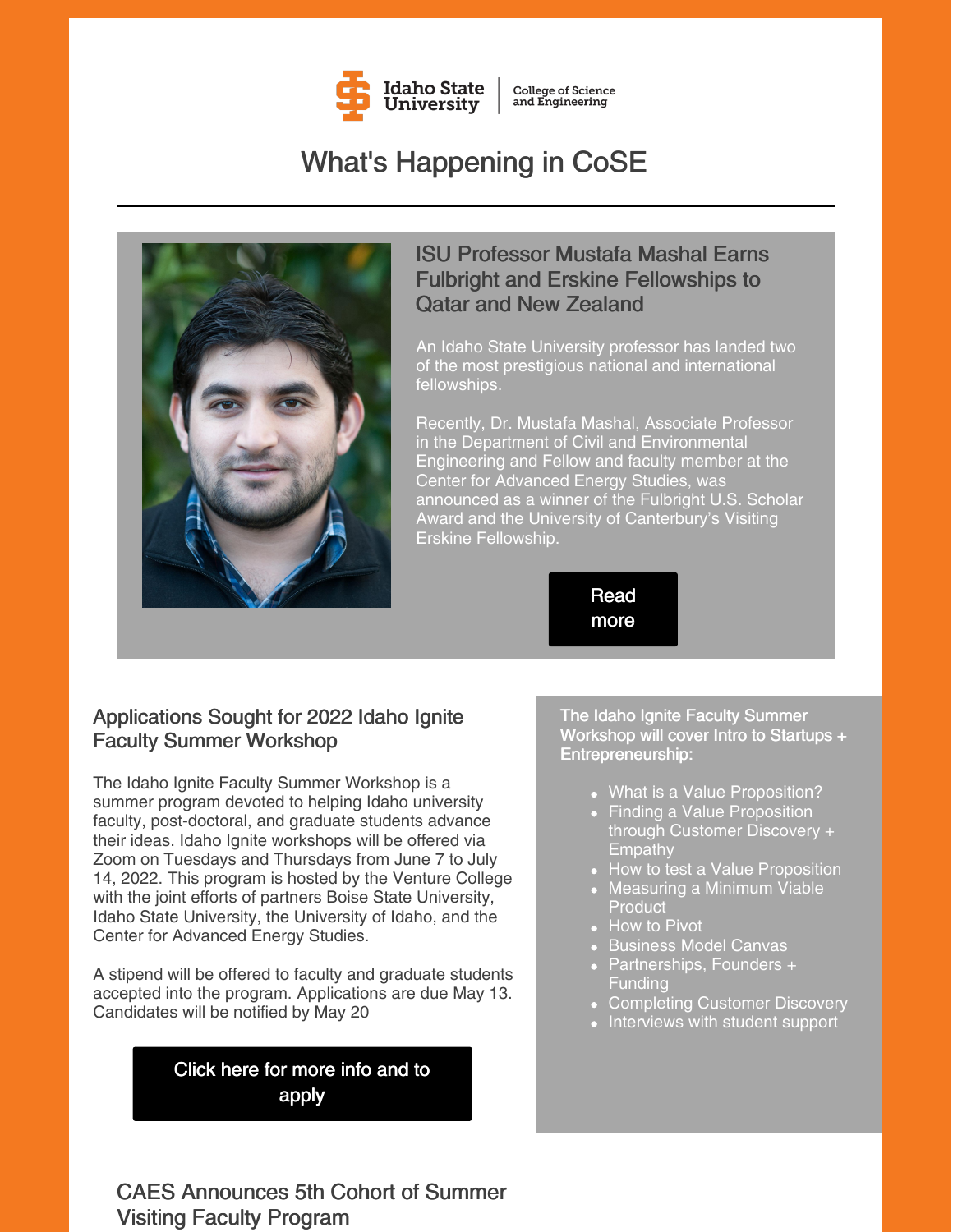Dr. Minhaz Zibran, Associate Professor of Computer Science, and Dr. Rajib Mahamud, Assistant Professor of Mechanical Engineering, will participate in the Center for Advanced Energy Studies' Summer Visiting Faculty Program. The program pairs university faculty and researchers throughout the summer with the goal of developing a joint-funded research proposal of value to both parties.







#### DRC to be Subject of Next Codebreaker Webinar

Civil and Environmental Engineering's Disaster Response Complex will be the focus of the Center for Advanced Energy Studies' next Codebreaker webinar.

Dr. Mustafa Mashal and Idaho National Laboratory Researcher Bryon Marsh will be providing an overview of the facility, what it brings to the region economically, what the future holds, and more.

> Click here for [webinar](https://caes.org/event/caes-codebreaker-disaster-response-complex-at-idaho-state-university/) details

### Help Us Share Your Accomplishments!

Our College's outstanding faculty, staff, and students achieve many notable research and professional accomplishments. In addition, our departments regularly have newsworthy advancements. We want to make sure those stories are shared publicly. Here are a few ways you can provide a news tip to help get the word out:

U[s](https://www.isu.edu/news/story-form/)e this **Story [Submission](https://www.isu.edu/news/story-form/) Form** to send your news tip to the Office of Marketing and Communications.

Send an email to Logan McDougall [\(loganmcdougall@isu.edu](mailto:loganmcdougall@isu.edu)) with a brief description of the news to be shared.

You ar[e](https://www.isu.edu/news/story-form/) always welcome to create a draft story, submit it via the Story [Submission](https://www.isu.edu/news/story-form/) Form, or send it to Logan. The Office of Marketing and Communications and Logan will coordinate to get the story finalized and distributed to the media outlets/platforms that best tell the story.

## From Around ISU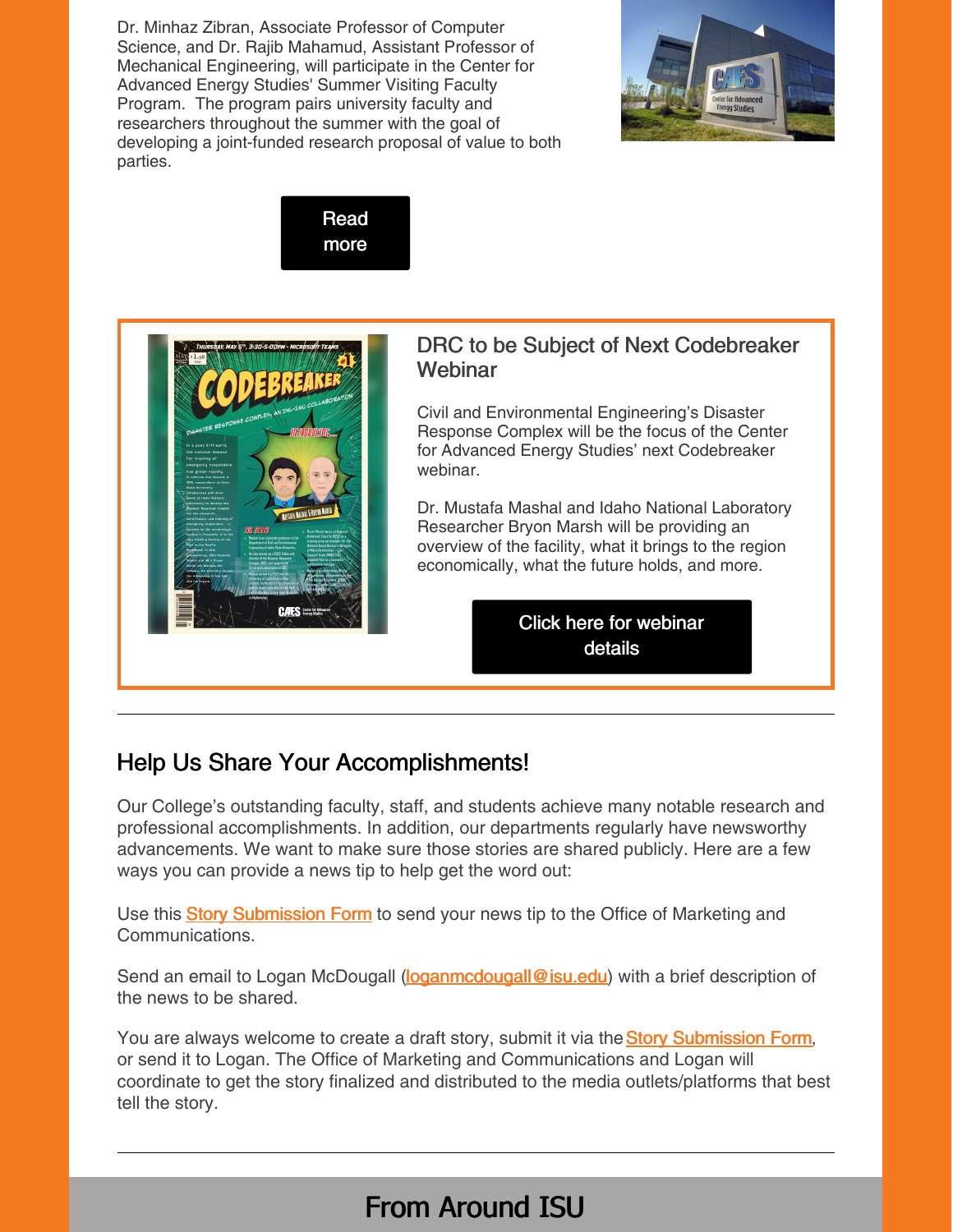#### Learning Management System Survey

The Learning Management System Committee is asking the campus community to fill out a short survey about current capabilities, needs, and [considerations](https://docs.google.com/forms/d/e/1FAIpQLScp7CxqrtMCp474Z9toHKJsPbq5ODRdsDEhyLqj0ceuDPB0BQ/viewform) as the committee moves forward with the LMS review process.

Please complete the survey by May 6.

In November 2020, the Idaho State Board of Education selected Canvas LMS to support the State's Online Idaho initiative. Institutions around the state were provided temporary access to Canvas to review the technology. This has provided Idaho State [University](https://myemail.constantcontact.com/Learning-Management-System-Survey.html?soid=1127399030149&aid=vjPfCRsXHq4) with a window to evaluate and compare both Moodle and Canvas systems.

#### Summer Hours to Start Monday, May 9

Idaho State University will continue our **[longstanding](https://myemail.constantcontact.com/Summer-Hours-to-Start-Monday--May-9.html?soid=1127399030149&aid=taa__0KL_dw)** tradition of summer hours for employees. To support employees in fully enjoying the summer season, the University's administrative office hours will shift to Monday through Friday, 7:30 a.m. to 4 p.m., with a 30 minute lunch break, beginning on Monday, May 9. Summer hours apply to telework and on-campus working arrangements. Standard office hours of 8 a.m. to 5 p.m., with a onehour lunch break, will resume on Monday, August 8, 2021.

#### Open Enrollment **Underway**

Benefits changes made during this open enrollment period are [effective](https://myemail.constantcontact.com/Open-Enrollment-Begins-Today.html?soid=1127399030149&aid=kfaaN8n1VxY) for the FY23 benefits plan year (July 1, 2022 through June 30, 2023).

The open enrollment period for benefit-eligible faculty and staff ends Friday, May 13, 2022.

#### Idaho Conference on **Undergraduate** Research Slated for July 20-21

The Idaho Conference on Undergraduate Research will be held virtually, July 20-21, 2022. Students are invited to attend informational sessions and to participate in the **virtual** poster [presentations.](https://www.boisestate.edu/icur/)

#### Idaho State Board of Education Annual Faculty Survey

The Idaho State Board of Education conducts an annual survey of faculty regarding instructional materials' access and affordability. This survey intends to capture current practices related to the lowand/or no-cost [instructional](https://myemail.constantcontact.com/Idaho-State-Board-of-Education-Annual-Faculty-Survey.html?soid=1127399030149&aid=nHZLFp7pa5M) materials assigned by faculty at Idaho public colleges and universities.

Please complete the survey for each course that you teach with instructional materials costs of \$30 or less.

#### New Student Orientation Volunteers Needed

Idaho State is quickly approaching another New Student Orientation season, and we need your help to provide the best experience for our students.

To accommodate a large number of incoming students, the University will hold nine sessions in Pocatello, two in Idaho Falls, one in Meridian, and one in Twin Falls. There will be a mix of in-person and virtual events. Volunteers are greatly needed for each inperson session in the following roles: greeters, wayfinders, behind-the-scenes support services, and meal hosts. [Additionally,](https://docs.google.com/forms/d/e/1FAIpQLSeryoPuwTyyooGoAivhaVV4whfWJ_qzK0fABZCzoesSrSJKKQ/viewform) we need faculty members to have lunch with students during inperson sessions.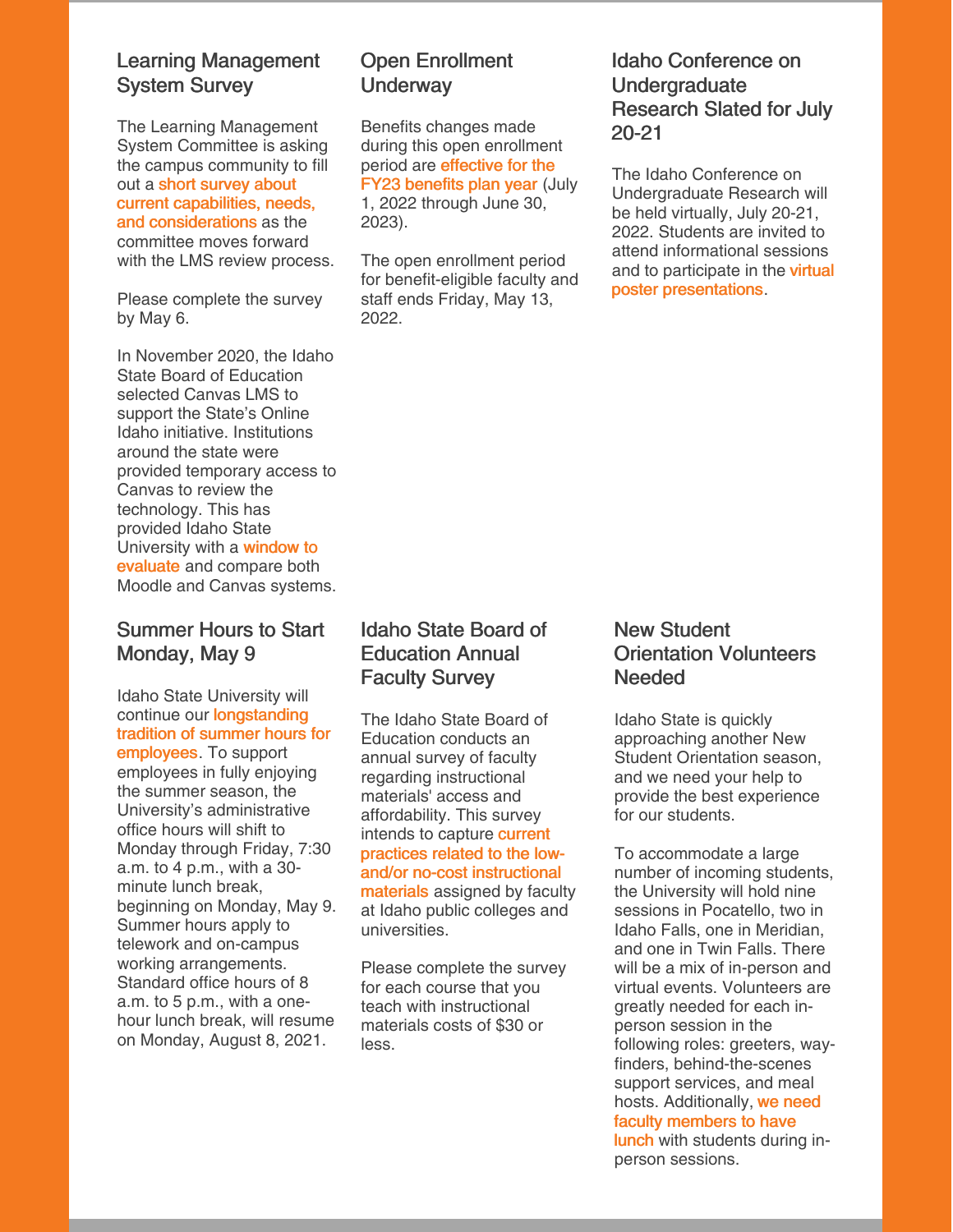### Dates to Remember

| May 2 - 6     | <b>Final Examinations</b>                                         |
|---------------|-------------------------------------------------------------------|
| May 6         | Spring 2022 classes end                                           |
| May 7         | Commencement (May & August 2022<br>graduates)                     |
| May 10        | Late 8-week and full semester course<br>grading closes at 5:00 pm |
| <b>May 16</b> | Classes begin for Early-4, Early-6, Early-8<br>and Full term      |
| <b>May 30</b> | Memorial Day holiday (Monday - no classes)                        |
| <b>May 31</b> | Early-4 final grading opens                                       |
| June 13       | Early-6 final grading opens                                       |
| June 13       | Middle-4 and Late-8 courses start                                 |
| June 14       | Early-4 final grading closes at 4:00pm                            |
| June 20       | Juneteenth Day (Observed Monday - no<br>classes)                  |
| June 27       | Early-8 and Middle-4 final grading opens                          |
| June 27       | Late-6 courses start                                              |

# Upcoming Events in the College of Science and **Engineering**

For a compl[e](https://isu.edu/cse/calendar/)te list of CoSE events, check out the College Event [Calendar](https://isu.edu/cse/calendar/) and click an event to get more details. Updates can also be found on **[Facebook](https://www.facebook.com/IdahoStateUCoSE)**, [Twitter](https://twitter.com/IdahoStateUCoSE), [LinkedIn](https://www.linkedin.com/company/idaho-state-university-college-of-science-and-engineering), and **[Instagram](https://www.instagram.com/idahostateucose/)**. To add events to the calendar, please contact the Administrative Assistants in your department. The university-wide calendar of events is available [here](https://www.isu.edu/calendar/).

### May 1 - May 7

Department/Program

ALL

Event

Pillars of Achievement Reception

Department/Program

ALL

Event

Commencement